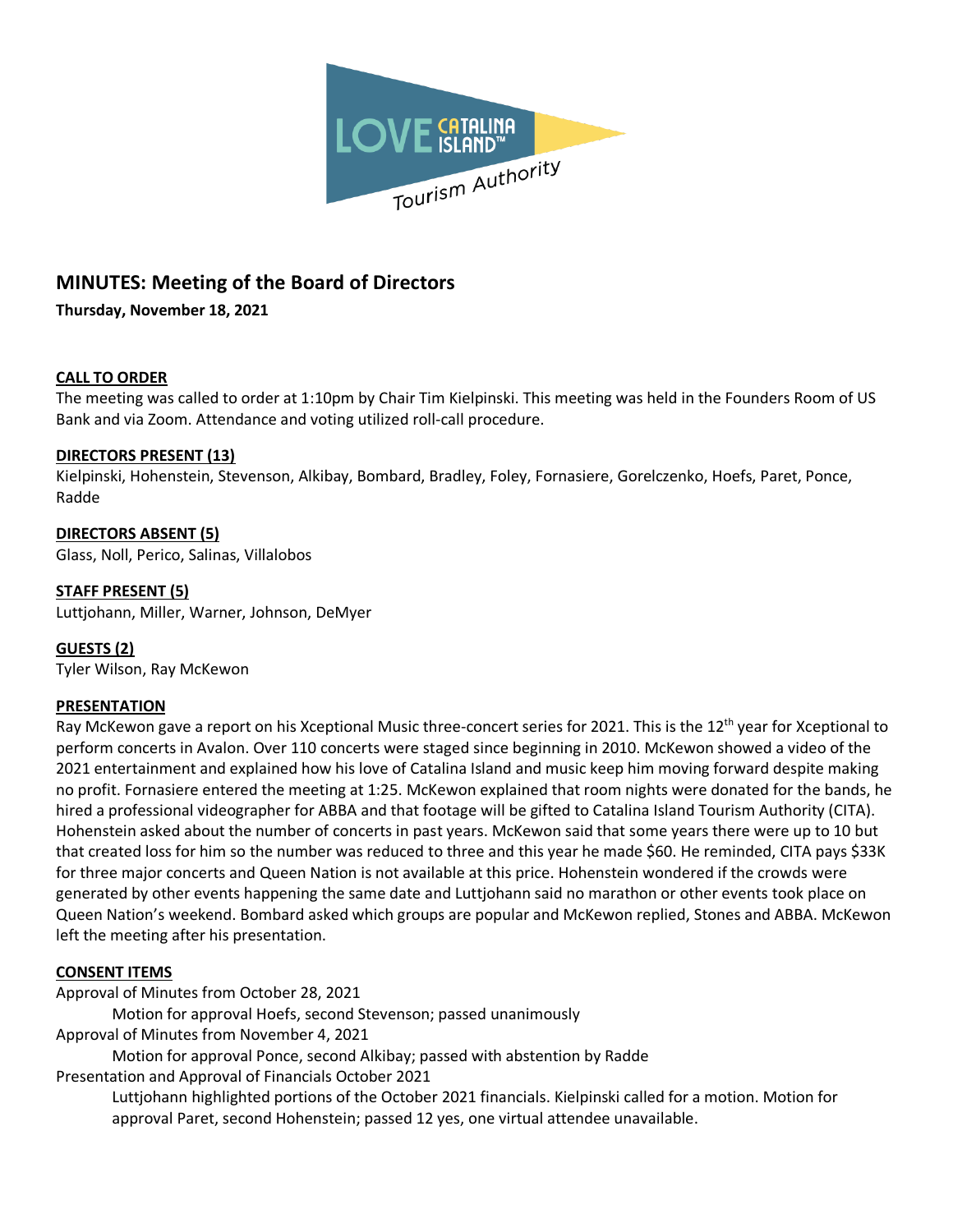#### **REPORT OF THE CHAIR**

Kielpinski stated the TBID has received City of Avalon (COA) response and hopes it moves forward soon with petitions. Kielpinski updated Board Members on attendance stating that Kennedy is considered as tending his resignation due to several absences. Kielpinski and Kennedy discussed this and the separation was amicable.

Discussion was opened on the Concert Series presentation. Hohenstein would like to budget for additional concerts. Stevenston is in support but stated these concerts do not drive room nights. Paret suggested Luttjohann come up with a plan and present it to the Board. Kielpinski explained that two months are lost due to no meeting in December and the January Board retreat. Hohenstein requested this be added to the retreat agenda in January.

#### **REPORT OF THE PRESIDENT**

Luttjohann reviewed the highlights of his written report. He advised that Friday is the all-day agenda on the CARB legislation impacting all Catalina Island residents, businesses and visitors. Luttjohann discussed the updated Employee Handbook and Illness and Injury Protection Policy (IIPP). The most relevant change is the exempt vs. non-exempt employees and some job descriptions may need revisions. The required IIPP was not part of the previous handbook.

## **DISCUSSION AND POSSIBLE ACTION**

Concert Series—Kielpinski opened further discussion on how to direct Luttjohann in his negotiations on the Concert Series. Paret asked Luttjohann's opinion on additional concerts; Luttjohann favors the three concerts with Xceptional Music plus a concert showcasing local talent. Hohenstein would like an additional Xceptional Music concert if funds are available. Kielpinski prefers to see local artists featured. Fornasiere is not in favor of more money going to Xceptional as using local musicians keeps dollars local. She stated people are drawn to live music and feels three Xceptional concerts are sufficient. Gorelczenko likes the idea of local bands performing. Kielpinski motioned for approval of \$33k for Luttjohann to negotiate concerts with Xceptional Music, second Hohenstein. No further discussion, none opposed, no abstentions, motion passed.

Report on Marketing—Stevenson said winter promotions are being finalized with TripAdvisor but wondered how to market when businesses are closed. The push was for mid-week, off-season visitors but with limited restaurants and activities this is difficult. Luttjohann confirmed that Wednesdays will be quiet. Stevenson announced the Pavilion Hotel will be closed for the winter and that Catalina Island Company is guilty as well. He proposed that marketing dollars be saved and then target Valentine's and later. Luttjohann added that the Newport Flyer will be out of service in January with Tier III upgrades and several restaurants plan to close. Hohenstein reported that in February, 20 rooms at a time will be closed for renovations at the Catalina Canyon Inn, not a full closure and will transfer some rooms to the Catalina Island Inn. Miller reminded that activities are closing and communication is necessary from members to update the Love Catalina website and the Visitor Center can only relay information provided. Alkibay is opposed to any closures and cautioned that for years work has been done to make the island a year around destination; visitors now complain there is nothing open. This sends the wrong message and the season will become shorter and shorter. Luttjohann explained the closure list being compiled is not meant to encourage closures but for awareness. Hoefs stated his businesses are all open every day with no intention to close, except the M Restaurant on Wednesdays. Miller advised that overnight visitors will become a day visitor if they find places and activities closed.

Miller offered a Public Relations update on the social media push of what's new for winter. She reported that media coverage has been solid with 17 pieces for coverage to 300mil readers and thanked those hosting the media visits. She announced VisitCalifornia selected Catalina Island for their January 19-20 visit of 18-20 top, top influencers. Their two days and one night will be packed with available activities. Kielpinski asked about their followers. Miller responded they are mostly domestic but numbers have not been shared. She would like to plan an event for them to meet and get to know the Board. Luttjohann asked her to share about the upcoming New York event. Miller explained Catalina Island is one of 10 California destinations chosen by VisitCalifornia to represent at their January 2022 media event and reception in New York. Alkibay asked if anyone has been asked about Superbowl and surrounding dates. Miller will check social media and ask the Visitor Center about inquiries. Stevenson stated a few corporate daytrips are being planned around the Superbowl.

Warner revealed a draft for the 2022 Visitor Guide is back from BobCo with new brand, updated fonts and color. She will chase the needed photo and member content this week and share as soon as possible.